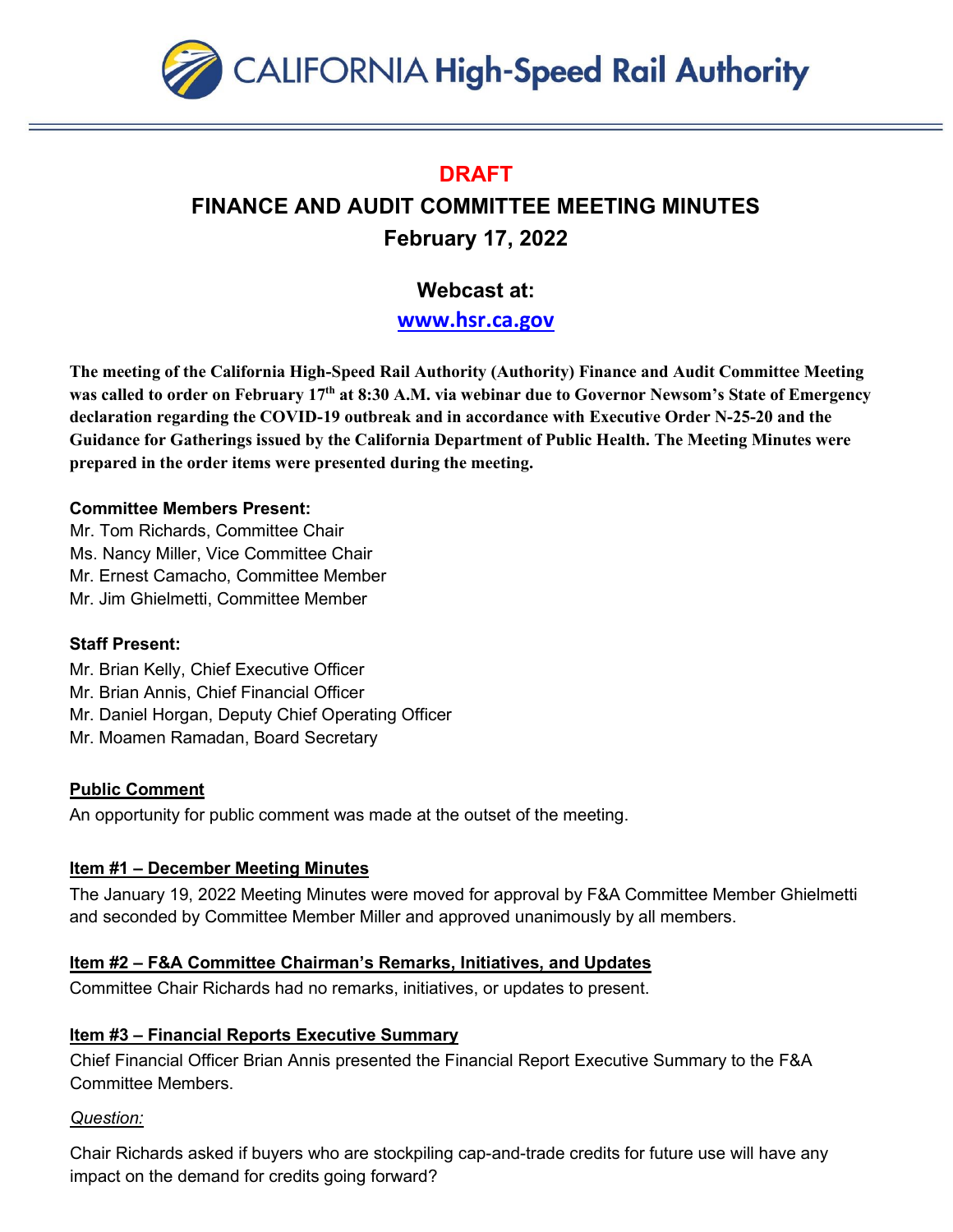#### *Response:*

Mr. Annis responded that recent registration information suggests there may be investors or other entities entering the cap-and-trade market to purchase allowances for future resale. He also advised that the Legislative Analyst Office (LAO) completed an analysis that suggested the market was likely to stay robust for some time. As a base case, they forecasted the total option revenue could be in the neighborhood of \$4 billion for the 2022-23 fiscal year. He believes the current market expectation is that we will see higher allowance settlement prices and higher overall revenue for some time to come.

#### *Question:*

Member Camacho asked if the \$50.2 million increase in disputes is for the reporting month or if it is a cumulative increase?

### *Response:*

Mr. Annis responded that the \$50.2 million is a month-over-month increase to disputes.

### *Question:*

Member Camacho stated that these disputes appear to be related to change orders and asked if we know the cumulative amount of pending change orders? If not, is that something we can get for the Committee next month?

### *Response:*

Mr. Annis responded yes. The increase is primarily due to change order disputes with Dragados/Flatiron. There are various claims that the contractor feels are ready for payment from work performed at risk or different compensation for work performed through change orders. These disputes do not include changes in scope from design and other work that will be done in the future. So, the current disputes are based on work the contractor believes they've already incurred costs for. We will investigate the total amount of pending change orders and follow up with you.

### *Question:*

Member Ghielmetti commented that we are halfway through the fiscal year but have only spent 22.7% of the budget. Do we plan on making up the difference?

### *Response:*

Mr. Annis replied that our forecast indicates that we plan to accelerate but he does not think we will make up the difference completely. The new forecast is about a \$600 million reduction from the original budget, which is displayed at the bottom of the chart. I believe we'll see an uptick where the second half of the fiscal year will show higher expenditures than the first half.

Chair Richards added that this has been consistent over the years, where we have expenditures falling behind the original forecast and budget.

### *Question:*

Member Ghielmetti asked if the shortfall in expenditures is an indication of budgeting incorrectly?

### *Response:*

Mr. Annis responded that he thinks there is a natural conservativism in the budgeting. We ask our contract managers to provide an amount they think they might need, but sometimes there are delays in implementing a new structure for construction, third-party issues, and other issues you hear about in the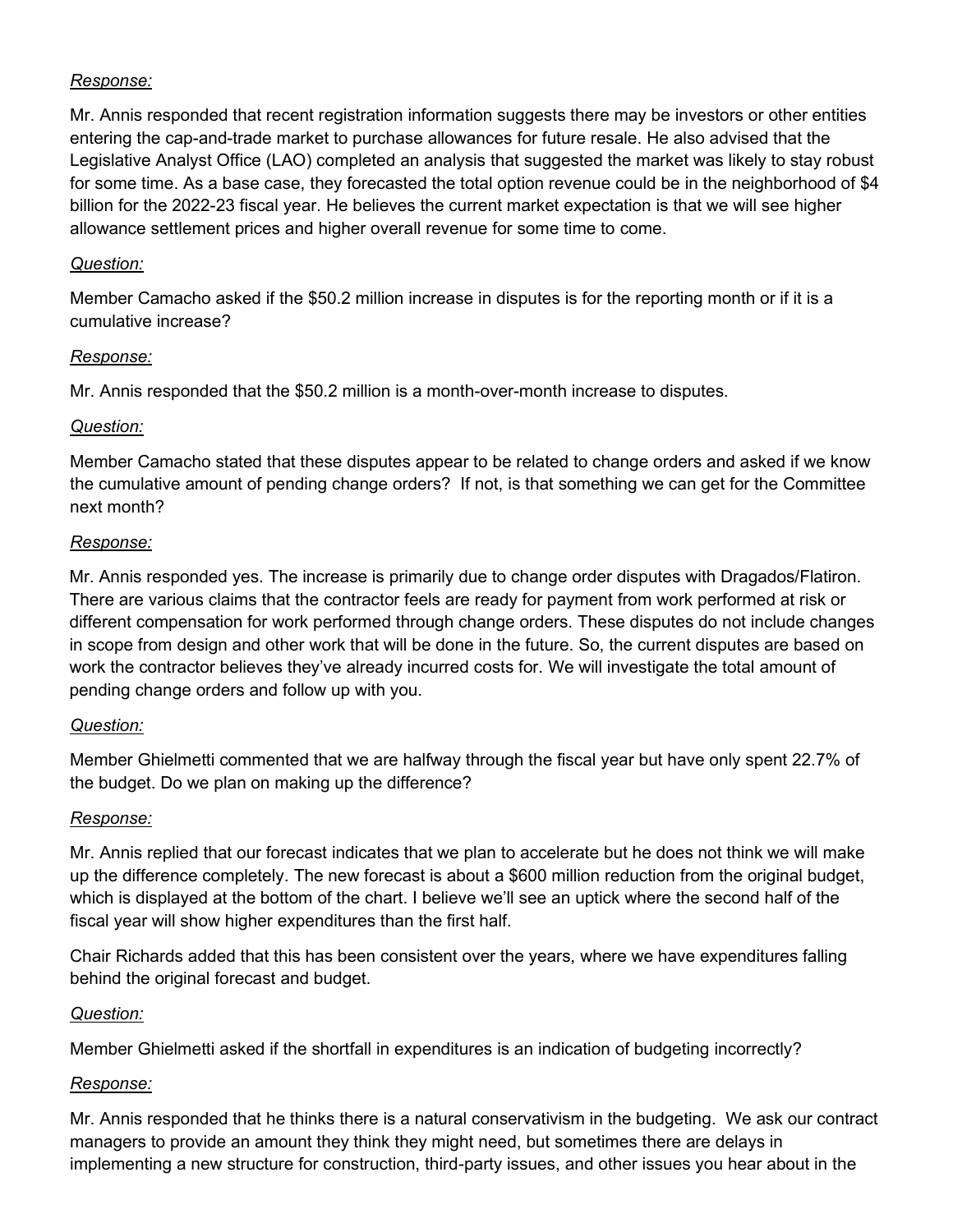construction updates. We want our budget to be realistic, but at the high-end of realistic to make sure we have enough resources to pay our invoices.

Mr. Kelly added that it is also reflective of the fact that we're working through preconstruction issues that are holdovers from a long time ago in the field, and that delays our ability to move more quickly on construction. That is why we have a keen focus on getting right-of-way done, getting the utilities relocated, so we can get into full construction mode, and that's where we are progressing now.

#### **Item #4 – Central Valley Update**

Deputy Chief Operating Officer Daniel Horgan presented the Central Valley Status Report to the F&A Committee Members.

#### *Question:*

Mr. Ghielmetti asked if the utility relocations that have not been started are going to hold up the contractors?

#### *Response:*

Mr. Horgan replied that we are focusing a lot of attention on this area. We are planning to relocate over 200 utilities in the Fresno urban area. There is also a third-party taskforce focusing on how we can expedite the relocation of third-parties. Some significant challenges exist here with the utility companies and railroad and irrigation districts, but we are putting a huge amount of effort and focus in this area. On the present schedules, we shouldn't see any delays.

#### *Question:*

Member Camacho asked what we have done between December and February to mitigate problems with the utility relocations?

#### *Response:*

Mr. Horgan responded that we've set up a third-party taskforce. Any time we have a holdup with getting a third-party approval or a utility company, we have an escalation ladder. So, if we need to, we're escalating things up to Director level, and then to Brian Kelly to intervene with PG&E or AT&T to expediate approvals.

#### *Question:*

Member Miller asked if right-of-way in the urban area is a significant issue?

#### *Response:*

Mr. Horgan responded yes, absolutely. It's the quantity of the utilities to be relocated in urban areas.

#### *Question:*

Member Miller asked if there is an issue with where to relocate the utilities?

#### *Response:*

Mr. Horgan replied that sometimes it is, but most of the time it's just the sheer quantity and getting the agreements with the utility companies. And sometimes you need a tripartite agreement if you're working close to a railroad, as well.